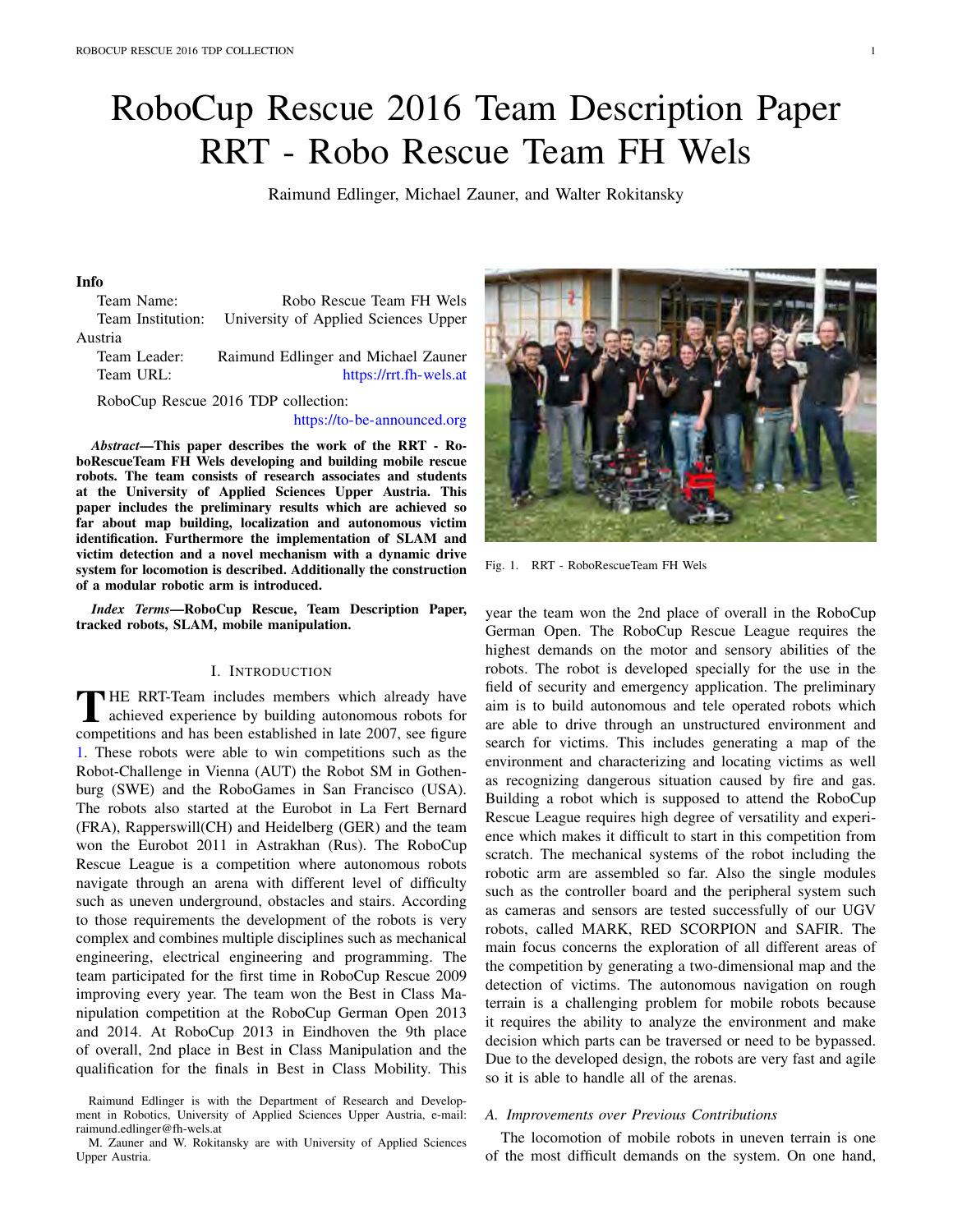

Fig. 2. MARK - tracked robot



Fig. 3. Scorpion - omni directional drive

as an outdoor robot it has to be fast and flexible on the other hand the vehicle has to deal with rough underground such as stones, gravel or stairs. Other important requirements are that the whole system is robust and consists of light weight construction to reduce the energy consumption. As shown in figure 2 MARK15 UGV has four active flippers, where every flipper is driven by two brushless motors, one motor drives the main pulley wheel, the second one is supporting the cantilever. The drive system basically consists of four pulley belts which are driven separately. Additionally the two belts (left and right side) and the middle belts can rotate individually. This is important for tasks like driving over uneven underground and climbing stairs. The body of the vehicle basically consists of an aluminum frame and the gaps, which are for reducing weight, are covered with carbon composite sheets.

A novel tracked mechanism for sideways motion was developed, see figure 3. The robot can 'turn on a dime', or more correctly, it doesn't need to turn at all. The unique Omni-Ball drive enables it to move in any direction in its plane of operation, and can make those moves almost instantaneously. The Omni-Crawler approach will definitely be a significant benefit in some appli-cations that can be improved by its capabilities, and some applications that were previously impossible.

Both systems will be presented at RoboCup German Open



Fig. 4. SAFIR - basic configuration

2013, 2014, 2015 in Magdeburg (GER) and RoboCup World Championship 2013 in Eindhoven (NED) and 2015 in Hefei (CHN).

## II. SYSTEM DESCRIPTION

## *A. Hardware*

All our robots are equipped with a chain drive. One has also a flipper system to overcome bigger obstacles as described in the rules. The robots are connected to the operator station via 5 GHz WLAN (SAFIR, MARK and RED SCORPION) and via 433 MHz (SAFIR) see figure 4. To generate a map from the scenario different 2D and 3D sensors are mounted on the robots.

*1) Locomotion:* The new rescue robot called SAFIR has been designed and built to be used in the first explora-tions of CBRN scenarios, major fires and technical assistance. Camera and measuring systems can be quickly and easily adapted or replaced. The data can be transmitted by radio or fiber optic cable directly to the head of operations. With an optional manipulator small and light objects can be manipu-lated and moved. SAFIR can remotely take samples and transport them out of the danger zone.

*2) Batteries:* The team is with commercial batteries such as batteries for drills (MAKITA). For the robot COBRA Bentronics BB250 batteries are used because of the higher pressures and demands.

*3) Electronics and Computation:* The complete hardware structure is shown in figure 5. The control board, a selfdeveloped modular electronic system, controls all hard-ware components. This separation simplifies the testing methods and gives the structure more flexibility. The intrinsic actuators, all motors for locomotion and for the robot arm, and all intrinsic sensors, as ultra-sonic sensors, absolute encoders, CO2-Sensor and one IMU (ADIS16364), for leveling the pan/tilt system, are connected to the electronic board. Most of the extrinsic sensors are connected to a separate onboard computer (Zotac Z65 Mainboard), which is equipped with Intel i7-processor.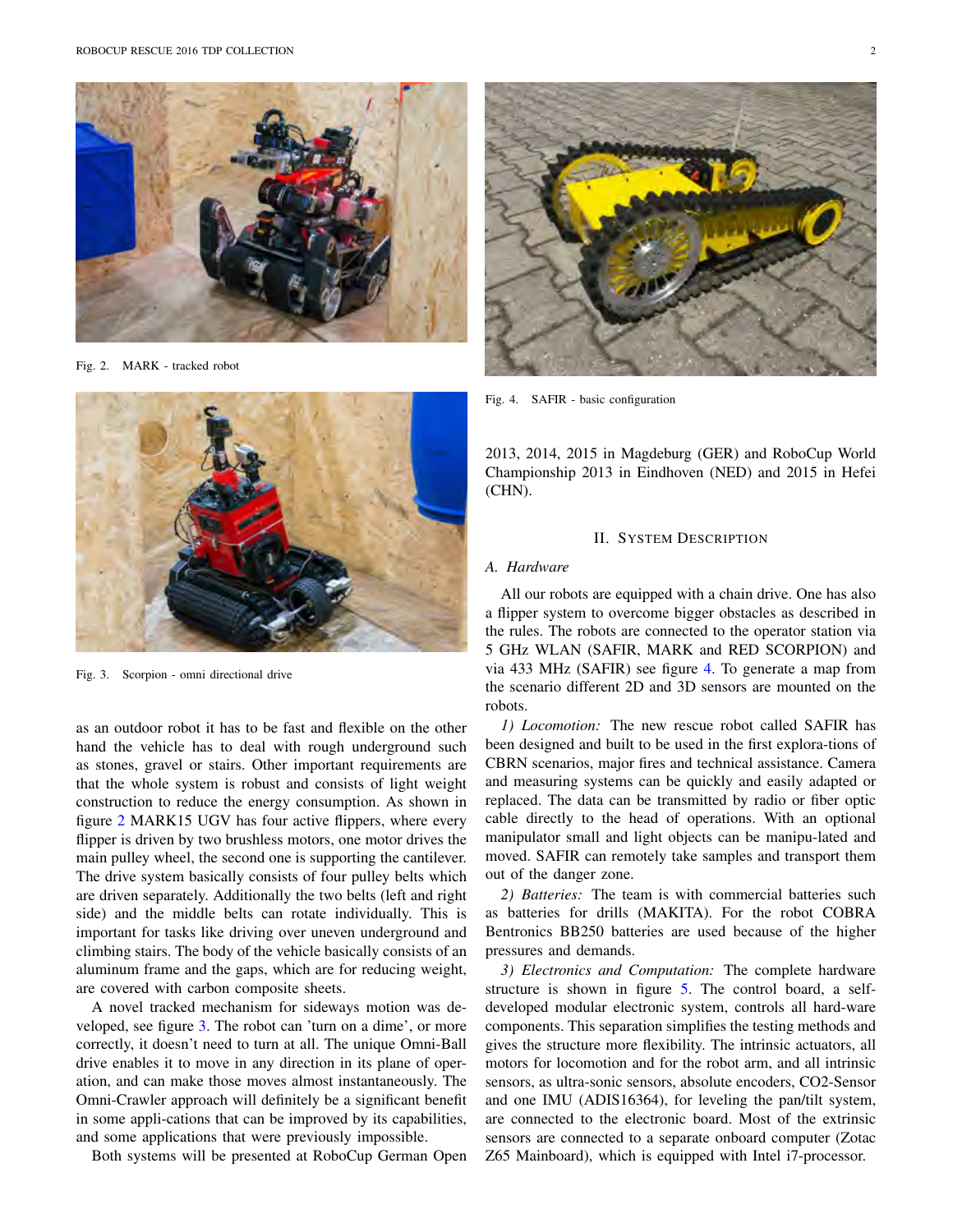



Fig. 6. Inspection task



Fig. 7. 3D mapping of yellow arena at RoboCup German Open 2015

Fig. 5. Electronic hardware structure

*4) Manipulation:* The main target of this project was to develop a robot arm for the rescue robot to grab and move things like small bottles or cubes with an approximately weight of 0.5 kilograms. The objects can be placed everywhere on the area and the arm should be able to get them also from plates in a height of up to 1.2 meters. To increase the stability and reduce the weight of the structure, materials like aluminum alloy and carbon are used. The three main parts are chosen as U-Shapes to have easy manufacturing and high reinforcement. To keep the flexibility of the robot we decided to construct the arm with three main axes, so the arm is really compact when it is not used. In complete the robot arm has 7 axes which include one linear gear, see figure 6. The axes are driven by Maxon engines and controlled by seven ELMO controllers. The arm and the robot can be easily assembled by a KIPP clamping tool for transporting the rescue robot. The robotic arm was also analyzed with the Finite Element Analysis. There we simulated the situation when the gripper picks up an object. It is possible that the gripper is not in the best position to grab the object, so we chose a diagonal force which we applied to the gripper adapter.When we apply a diagonal force of 10N to the gripper adapter, than we can see that the robotic arm is altered about 0.5 mm. So the robotic arm is easily capable of carrying items with a weight of 0.5 kg.

*5) Sensors:* The UGVs are equipped with different LIDAR systems from Hokuyo. For large scale mapping the Hokuyo UTM30-LX is used to map for example the University of Applied Sciences Upper Austria. For the RoboCup Rescue League the robots are equipped with UBG-04LX-F01 and the low cost URG-04LX-UG01 which are mounted on a pan/tilt unit in front of the robot chassis. For sensor fusion and robot localization an inertial measurement unit, so called IMU, is used. The IMU which is employed in the robot, is the MTi from the company Xsens.

Each rescue robot is equipped with the ASUS Xtion Pro live, which generates 3D point clouds, see figure 7. The RGB-D camera is used to obtain a complete 3D model from a set of point clouds or calibrated images. The environment perception is necessary for driving in uncertain terrain, to analyze, if the terrain is traversable and of course to rectify the position of the victims.

The core of thermo vision system is the FLIR infrared thermo camera A320 and TAU2 which works in a range of 7.5m up to 13m wavelength. The camera uses an uncooled micro bolometer to detect the infrared radia-tion which is emitted by the objects in the observed area. The A320 camera works at at 30 fps which also allows detecting the movement of objects precisely.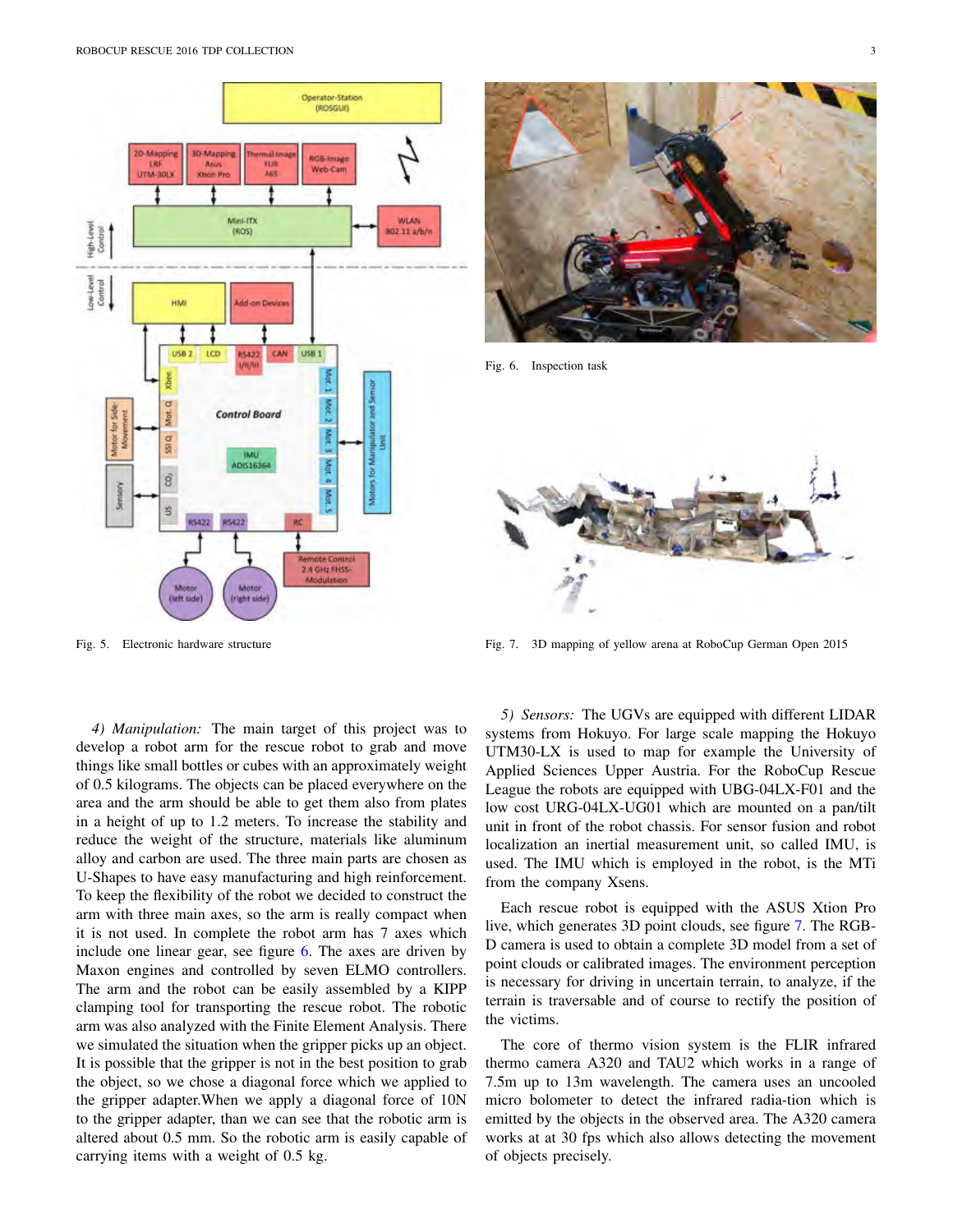#### *B. Software*

The RRT-Team uses the release ROS Indigo. ROS - Robot Operating System is an open-source, meta-operating system for robots. It provides the services, which are expected from an operating system, including hardware abstraction, lowlevel device control, implementation of commonly-used functionality, tools for vis-ualization, message-passing between processes and package management. A basic ROS installation for RoboCup Rescue was developed at the workshop on Standard Robotic Software Architecture for RoboCup Rescue based on ROS in Koblenz, Germany (2011), ROS Robocup Rescue Summerschool in Graz, Austria (2012) and SSRR Summer School in Alanya, Turkey (2012). Refer to Table VI in the Appendix.

## *C. Communication*

For the communication between robot and operator station a Bullet M5 is used which is operating on the 5 GHz band (802.11 a/n) with 300mW power and a bandwith of 54- 300Mbit/s. The wireless communication is used for both, the autonomous modus as well as for the remote control modus.

## *D. Human-Robot Interface*

During the remote controlled modus the motion of the robot is con-trolled by a Microsoft Xbox 360 controller, which is connected to the operator station. Several cameras are mounted on the robot, one at the front and the other one at the rear side of the robot which gives images of the environment. Furthermore a thermo camera and standard cameras are mounted on the top of a robotic arm and provide live stream for the operator. The figures shows RCU 3000 includes four standard 19 inch LCD screens. These screens illustrate the map, the video signals and also the console of the Ubuntu system for teleoperated and autonomous robots. A UPS (Uninterruptible Power Supply) is also included to avoid casualties of the server. The communication takes place via wireless LAN or with a LAN wire. A new remote control unit was developed (RCU 2000) which provide longer operation runtime and the unit is easy to handle and transport, see figure 8.

# *E. User Interface*

The tool rqt is a software framework that implements the various GUI tools in the form of plugins. One can run all the existing GUI tools as dockable windows within rqt. The tools can still run in a traditional standalone method, but rqt makes it easier to manage all the various windows on the screen at one moment, see figure 9. The graphical user interface (ROSGUI) is about to be developed which is supposed to display current information of the terrain and en-vironment. This includes the pictures of the thermo camera and the RGB-cameras as well as the data of the CO2 sensor, laser range finder and several other sensors. Additionally the operator gets important information about the robots battery status and warnings for the obstacle avoidance.



Fig. 8. RRT Remote Control Unit (RCU 2000 and RCU 3000)



Fig. 9. View of RGB and thermal camera for victim detection

## *F. Mapping*

One of the most important tasks at the RoboCupRescue is to explore an unknown terrain and create a map of this terrain. This leads to the common known SLAM (Simultaneous Localization and Mapping) problem. As described the robot has to build a map while it is localizing itself. To solve the SLAM problem hector slam is used. Hector slam consists of several ROS (Robot Operating System) packages. One node of these packages is the hector mapping node. Hector mapping is a SLAM approach that can be used without odometry as well as on platforms that exhibit roll/pitch motion (of the sensor, the platform or both). It leverages the high update rate of modern LIDAR systems like the Hokuyo UTM-30LX and provides 2D pose estimates at scan rate of the sensors (40Hz for the UTM-30LX). While the system does not provide explicit loop closing ability, it is sufficiently accurate for many real world scenarios. The system has successfully been used on Unmanned Ground Robots, Unmanned Surface Vehicles, Handheld Mapping Devices and logged data from quadrotor UAVs.

It creates an occupancy grid map using a LIDAR (Light Detecting and Ranging) System. The grid consists of cells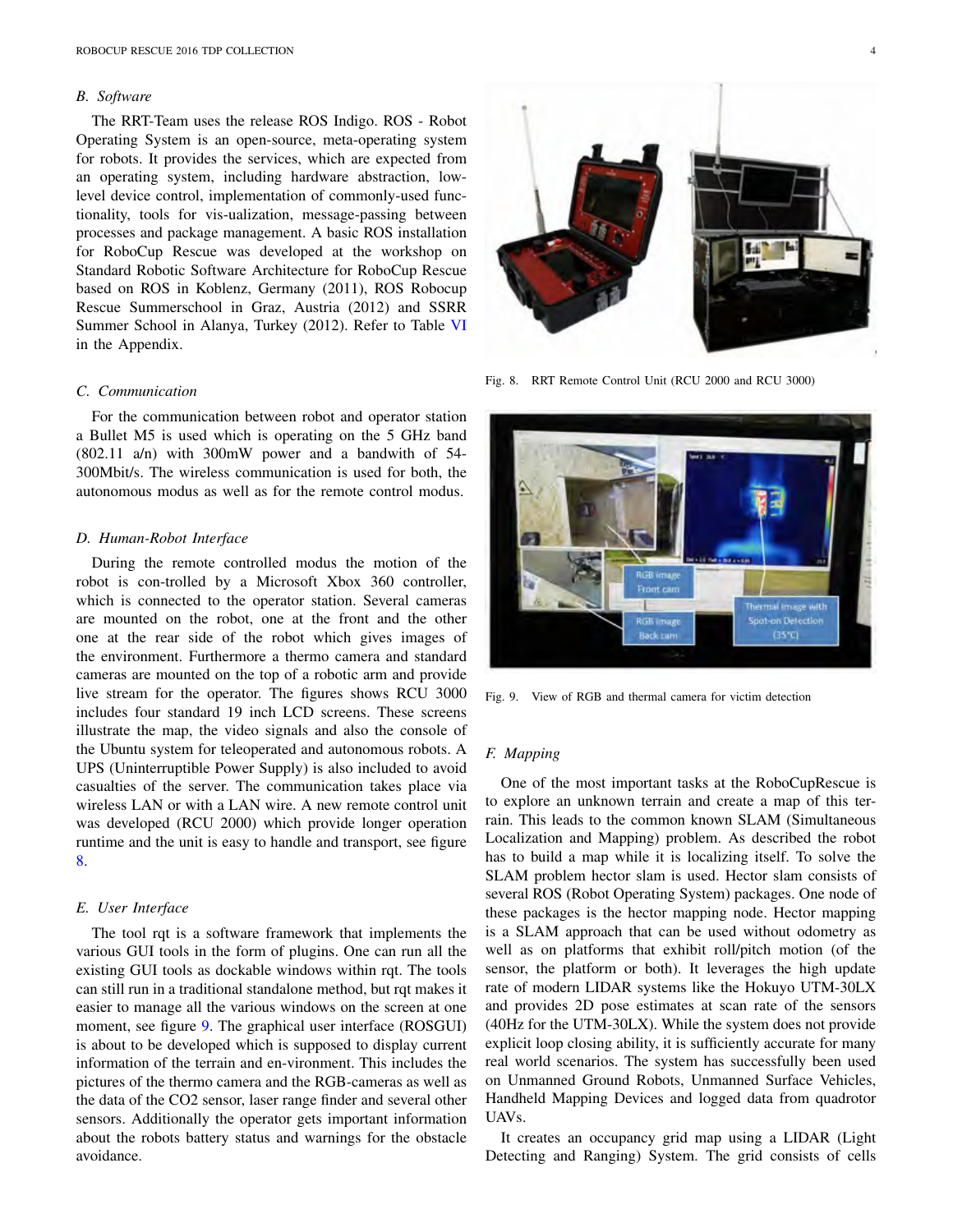

Fig. 10. Large scale GeoTIFF Map from the 3rd floor of the University of Applied Sciences Upper

which store the infor-mation if they are free space, an obstacle or unknown terrain. If the Robot starts exploration the map consists of only unknown terrain cells. If after a few scans the robot detected obstacles it remarks the infor-mation in these cells.

#### *G. Exploration and Path Planning*

The black marked cells are obstacles, the light grey cells are free space and the dark grey cells are unknown terrain. If there are obstacles in the map the Robot is able to estimate its position and its moving velocity relatively to these obstacles. Due to the precision of the laser scanner there is no odometry from the Robot required. If the Robot is not remote controlled a second problem has to be solved. The Robot has to choose autonomously where to go next. To solve this problem the hector exploration planner is used. The planner generates goals and paths to these goals. The hector exploration planner package is a library that can be used inside a ROS node. As described a path will be generated by calculating the cost to reach a close frontier. A frontier is a cell in the occupancy grid map that is marked as free space and has a neighboring cell that is marked as unknown terrain. Costs are the distance to the frontier and the safety of reaching the frontier. With a weighting factor it can be adjusted how much a safer path is preferred over a shorter one.

The map submitted after each mission will generated with the hector geotiff ROS package. It provides a node that can be used to save occupancy grid map, robot trajectory and object of interest data to RoboCupRescue compliant GeoTiff images.

## *H. Victim Detection*

The main task in the Rescue League is to detect victim, draw a map of possible ways into and out of the building and send important information to search and rescue teams. The victims are simulated by dolls which show signs of life as moving, body heat, speaking or least breathing. Closed to



Fig. 11. Exploration of test arena; the planner will generate a path from the robot's current position (red) to a desired goal pose (green)



Fig. 12. Detection of Hazmat Labels and Victims)

the victims hazmat labels and eye charts are placed. So the robot should be able to detect them and send the infor-mation to the rescue team. For the detection of these hazmat labels and QR-Codes the robots are using simple USB cameras and a database with different hazmat labels was created. With the use of the OpenCV library and other open source tools it is possible to try out many different algorithms for computer vision.

It is planned to implement a smart algorithm which is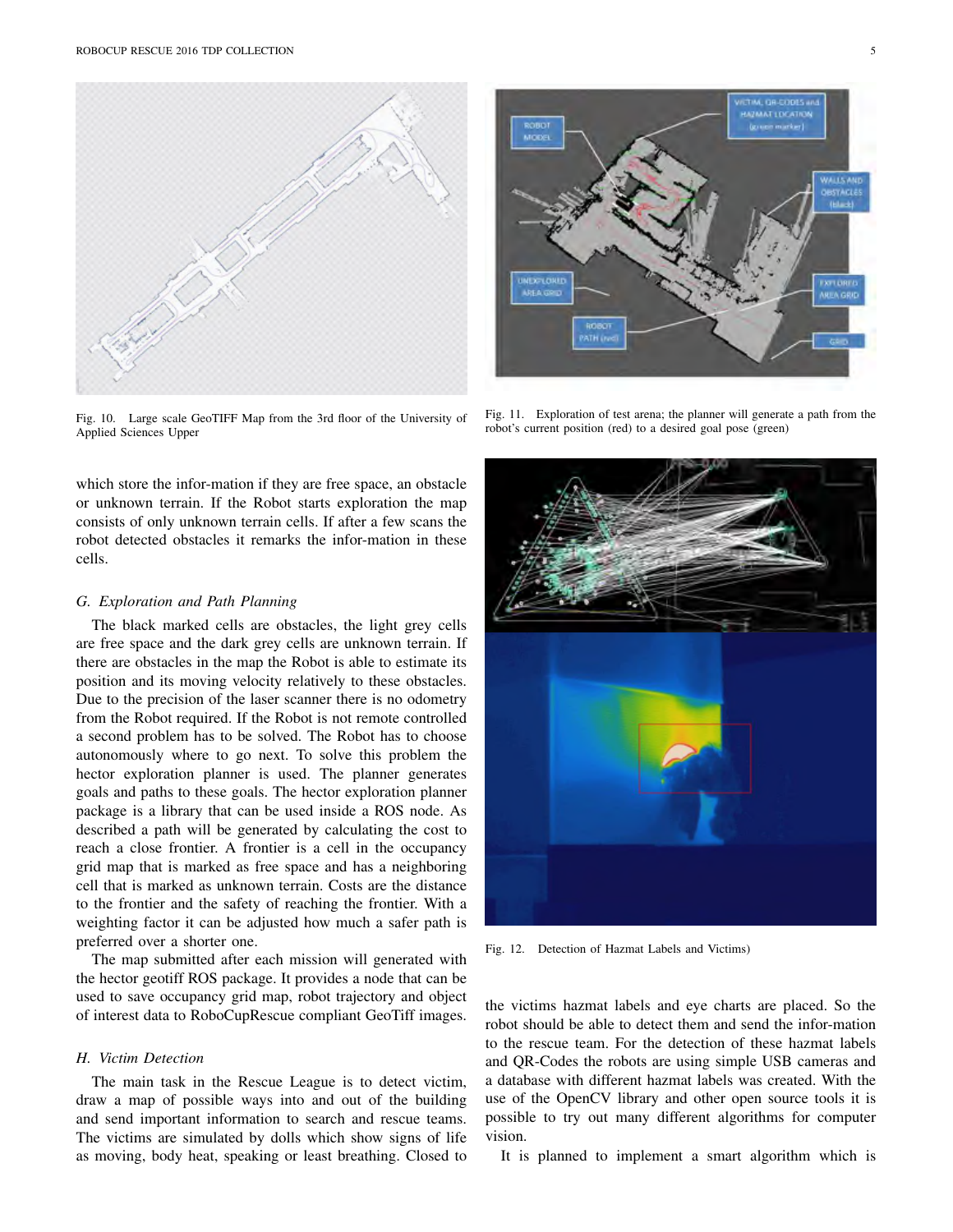supposed to de-tect interesting objects such as victims automatically. Therefore the picture is scanned for conspicuous areas. The objects in the picture should be found using the temperature information. On one hand victims can be classified by a certain body temperature on the other hand dangerous heat sources can be localized. The next step in the development process will be acquiring detailed information about the location of the object and to mark it as an interesting point in the created map. The distance between the robot and the detected object will be calculated using a depth of focus algorithm. For the final solution algorithms are supposed to combine the pictures and their information of the different cameras.

## III. APPLICATION

#### *A. Set-up and Break-Down*

For transporting the robot itself it can be packed into a moveable case with wheels. All sensitive and expensive sensors such as thermo camera or laser range finder are packed separately in a case. The whole setup and breakdown procedure can be accomplished within less than 5 minute. The procedure includes starting up the operation station, controlling the network status, checking if the sensor are working properly and to make sure that all actuators in the initial position takes only one minute. For starting the mapping, autonomy and victim detetion mode the robots are ready in three minutes.

## *B. Mission Strategy*

Our team wants to participate with land and air robots. For the air competition an AR-Drone from Parrot will be used. For the new NIST arena the team can decide between two robots. As mentioned before the robot SAFIR have a modular platform. So for the autonomy competition a sensor modul will be equiped. The team also develop a new tracked vehicle which will be presented at RoboCup 2016 in Leizig.

## *C. Experiments*

The navigation of the rescue robot in our real disaster environment, which is shown in figure 19Fehler! Verweisquelle konnte nicht ge-funden werden., requires full knowledge of the function of the robot. So the remote controlling system requires a special training and practice for the operator to navigate the robot through the arena. Furthermore a large amount of practicing is necessary to control the 4 chain disk drives. Also the manipulation of the robot arm has to be learned by the operator. The team members are responsible for their contributions and to guarantee an accurate function of the developed algorithms. In the last month competitions are planned between the team members to in order to train operators for the RoboCup Championship. In the next few weeks, the RRT-Team will get a new test arena, where all missions (yellow, orange, red, blue and black arena) can be tested.



Fig. 13. Team training area



Fig. 14. Pipe inspection with MARK and iRobot 310 SUGV



Fig. 15. Outdoor training at EURATHLON 2013

#### *D. Application in the Field*

For mobile rescue robots it is very important to be able to maneuver through rough and uneven terrain. Especially during rescue missions or outdoor use the robot has to deal with hard environmental conditions, see figure . Therefore these rescue robots need a good drive concept to support the rescue units. At the moment usually chain or belt drives are used for teleoperated rescue robots. To improve the mobility these robots uses additional flippers. Such flippers are sometimes part of the drive and in a few cases only for stabilization. There are also drive concepts which consists out of rotatable and powered flippers. But these flippers rotation is limited due to the mechanical design in the most cases. The work deals with a novel drive concept for a high mobility rescue robot called COBRA. The COBRA uses four flippers equipped with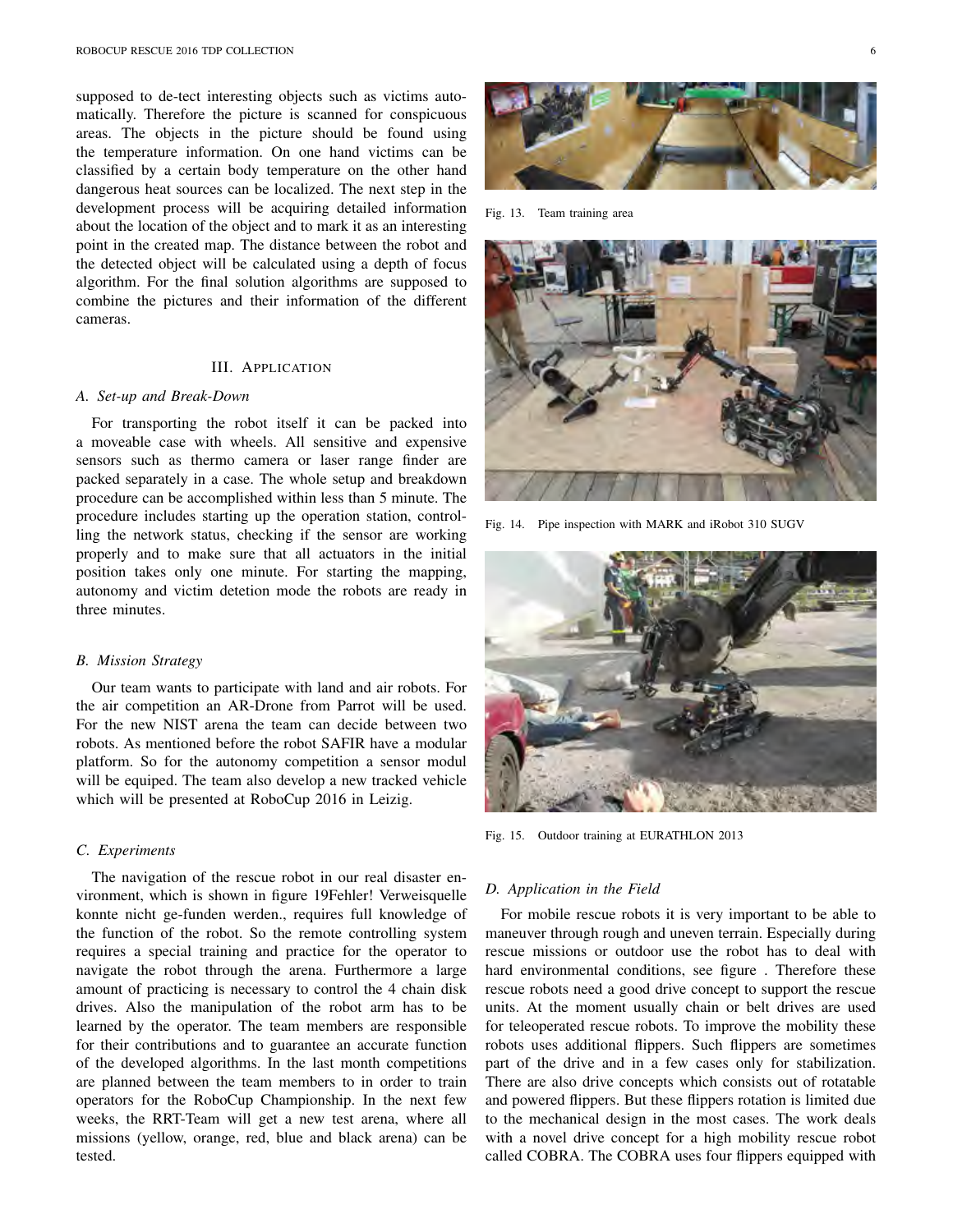a own chain drive. The novel idea is that every flipper is able to rotate full 360 degree.

## IV. CONCLUSION

The robotic system is suited to support rescue team for allocating human victims, fire and gas in the case of a real disaster. It is supposed to replace humans in dangerous situations. The motion system, the robotic arm and the new rescue robots, which are mentioned above, allow to explore the operational area and detecting victims and dangerous situations The team is in contact with fire fighting stations in the City Wels and with the company ROSENBAUER Group which is one of the worlds largest manufacturers of fire fighting vehicles and after the competition we have to present the prototype of our rescue robot. With its wide range of municipal fire fighting vehicles we expect to force the development of our robot. The team got practical application at RoboCup German Open, RoboCup Championships, EURATHLON and ELROB.

## APPENDIX A

# TEAM MEMBERS AND THEIR CONTRIBUTIONS

- *•* Raimund Edlinger Team leader, Mechanical design and SLAM algorithm
- Michael Zauner Team leader, Electronic and Path planning
- Thomas Penkner Computer vision • Walter Rokitansky **Advisor and C programming** *•* Christian Krenslehner Electronic and C programming (COBRA)
- Andreas Leitner **Electronic and C** programming (SAFIR)
- Thomas Mairhuber Electronic and uC programming (Robot arm)
- Bernd Fuchs Mechanical design (Robot arm)<br>• Josef Guertl Mechanical design (COBRA)
	- *•* Mechanical design (COBRA)<br><sup>3</sup>D Mapping
	-
- Florian Karer<br>• Dominik Bauerl • Dominik Bauerl Mechanical design (COBRA)<br>• Iris Andrea Grininger SLAM algorithm, path planning
- *•* Iris Andrea Grininger SLAM algorithm, path planning robot model design
- 
- *•* Iris Andrea Grininger SLAM algorithm, path planning
- Patrick Feichtinger
- Armin Pointinger UAV
- Juergen Buchner Semi autonomous robot control

# APPENDIX B CAD DRAWINGS APPENDIX C LISTS

# *A. Systems List*

- *B. Hardware Components List SAFIR*
- *C. Software List*

# ACKNOWLEDGMENT

The authors would like to thank the contribution of the University of Apllied Sciences Upper Austria who is sponosring this research.

TABLE I UNMANNED GROUND VEHICLE I

| Attribute                                    | Value                         |
|----------------------------------------------|-------------------------------|
| Name                                         | <b>SAFIR</b>                  |
| Locomotion                                   | tracked                       |
| System Weight                                | 23kg                          |
| Weight including transportation case         | 28kg                          |
| Transportation size                          | $0.5 \times 0.8 \times 0.4$ m |
| Typical operation size                       | $0.4 \times 0.7 \times 0.3$ m |
| Unpack and assembly time                     | $10 \text{ min}$              |
| Startup time (off to full operation)         | 1 min                         |
| Power consumption (idle/ typical/ max)       | 60 / 200 / 400 W              |
| Battery endurance (idle/ normal/ heavy load) | 240 / 120 / 60 min            |
| Maximum speed (flat/ outdoor/ rubble pile)   | $1.5 / 1 / 0.5$ m/s           |
| Payload (typical, maximum)                   | $5/20$ kg                     |
| maximum operation height without arm         | $50 \text{ cm}$               |
| Arm: maximum operation height                | $120 \text{ cm}$              |
| Arm: payload at full extend                  | 1kg                           |
| Support: set of bat. chargers total weight   | 0.5kg                         |
| Support: set of bat. chargers power          | 1,200W (100-240V AC)          |
| Support: Charge time batteries (80%/100%)    | $15/25$ min                   |
| Support: Additional set of batteries weight  | 2kg                           |
| Cost                                         | 25000 USD                     |

TABLE II UNMANNED GROUND VEHICLE II

| Attribute                                    | Value                                 |
|----------------------------------------------|---------------------------------------|
| Name                                         | <b>COBRA</b>                          |
| Locomotion                                   | tracked                               |
| System Weight                                | 60kg                                  |
| Weight including transportation case         | 70kg                                  |
| Transportation size                          | $0.6 \times 0.9 \times 0.7 \text{ m}$ |
| Typical operation size                       | $0.5 \times 0.8 \times 0.6$ m         |
| Unpack and assembly time                     | $180 \text{ min}$                     |
| Startup time (off to full operation)         | $10 \text{ min}$                      |
| Power consumption (idle/ typical/ max)       | 100 / 300 / 800 W                     |
| Battery endurance (idle/ normal/ heavy load) | 240 / 120 / 60 min                    |
| Maximum speed (flat/ outdoor/ rubble pile)   | $1.5 / 1 / 0.5$ m/s                   |
| Payload (typical, maximum)                   | $15/40$ kg                            |
| Arm: maximum operation height                | 170 cm                                |
| Arm: payload at full extend                  | 2kg                                   |
| Support: set of bat. chargers total weight   | 5kg                                   |
| Support: set of bat. chargers power          | 1,200W (100-240V AC)                  |
| Support: Charge time batteries (80%/ 100%)   | 90 / 120 min                          |
| Support: Additional set of batteries weight  | 2kg                                   |
| Cost                                         | 50000 USD                             |

#### TABLE III AERIAL VEHICLE

| Attribute                                    | Value                                 |
|----------------------------------------------|---------------------------------------|
| Name                                         | ARDrone                               |
| Locomotion                                   | quadcopter                            |
| System Weight                                | 3kg                                   |
| Weight including transportation case         | 6kg                                   |
| Transportation size                          | $0.6 \times 0.6 \times 0.4 \text{ m}$ |
| Typical operation size                       | $0.6 \times 0.6 \times 0.2 \text{ m}$ |
| Unpack and assembly time                     | $10 \text{ min}$                      |
| Startup time (off to full operation)         | $2 \text{ min}$                       |
| Power consumption (idle/ typical/ max)       | 100 / 150 / 300 W                     |
| Battery endurance (idle/ normal/ heavy load) | $30/20/15$ min                        |
| Maximum speed                                | $12 \text{ m/s}$                      |
| Payload                                      | $0.15$ kg                             |
| Cost                                         | 500 USD                               |
|                                              |                                       |